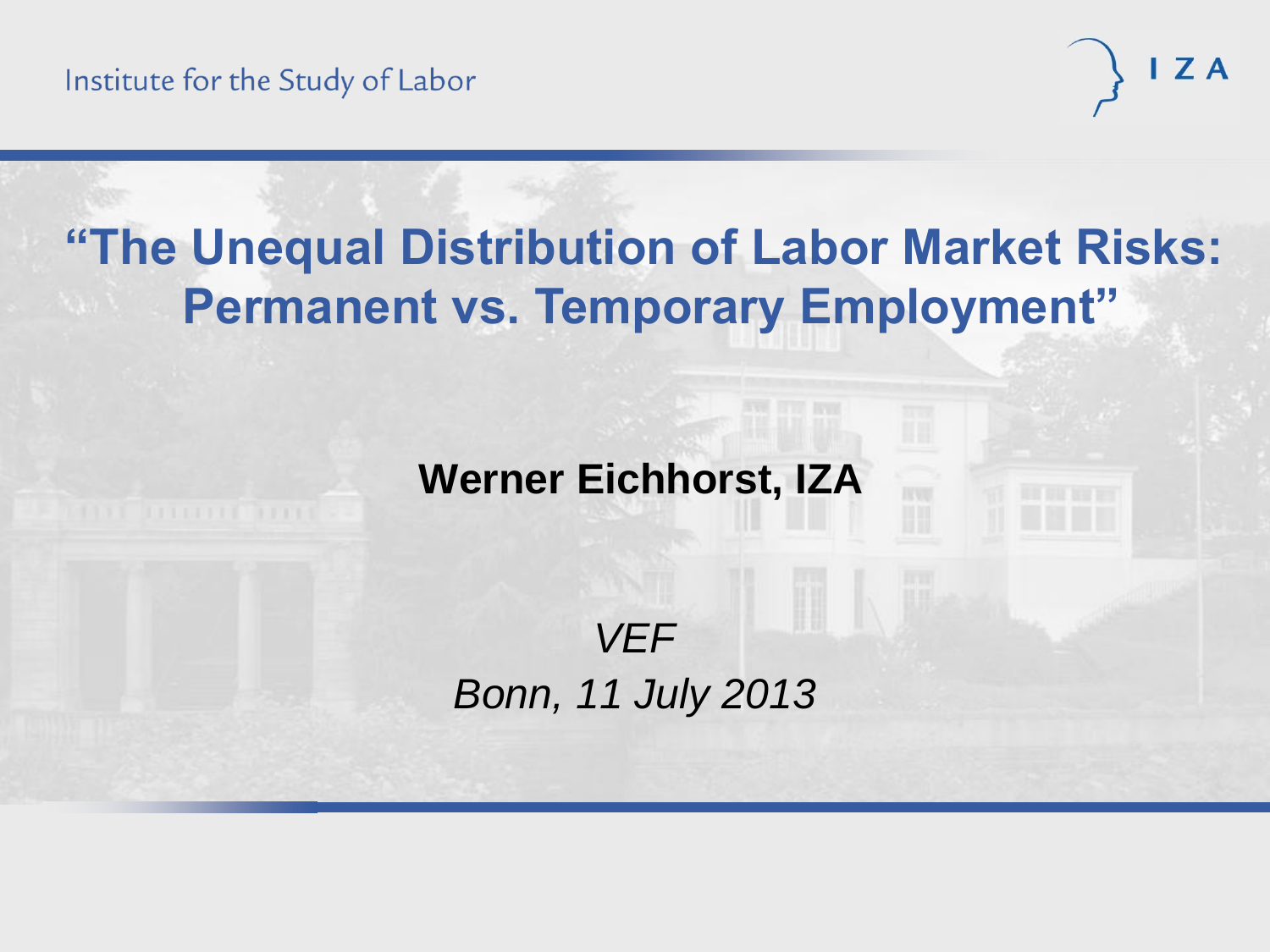#### **Youth unemployment rates, 2008 and 2012**

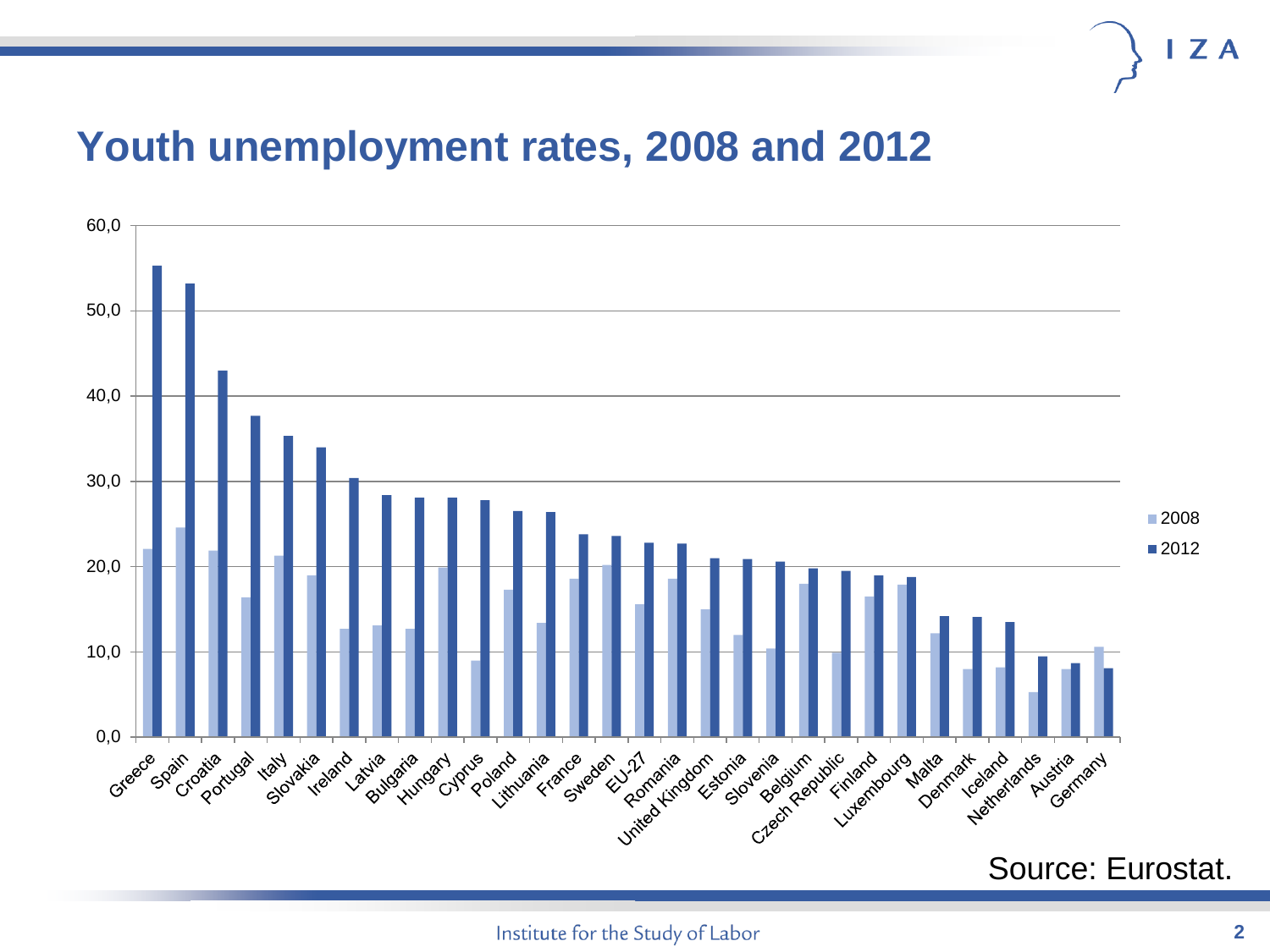# **Fixed-term contracts**

- Fixed-term contracts were deregulated in many European countries since the 1980s
- Motive: create more jobs in a more flexible labor market without questioning dismissal protection
- Fixed-term contracts are a substantial part of (youth) employment in Europe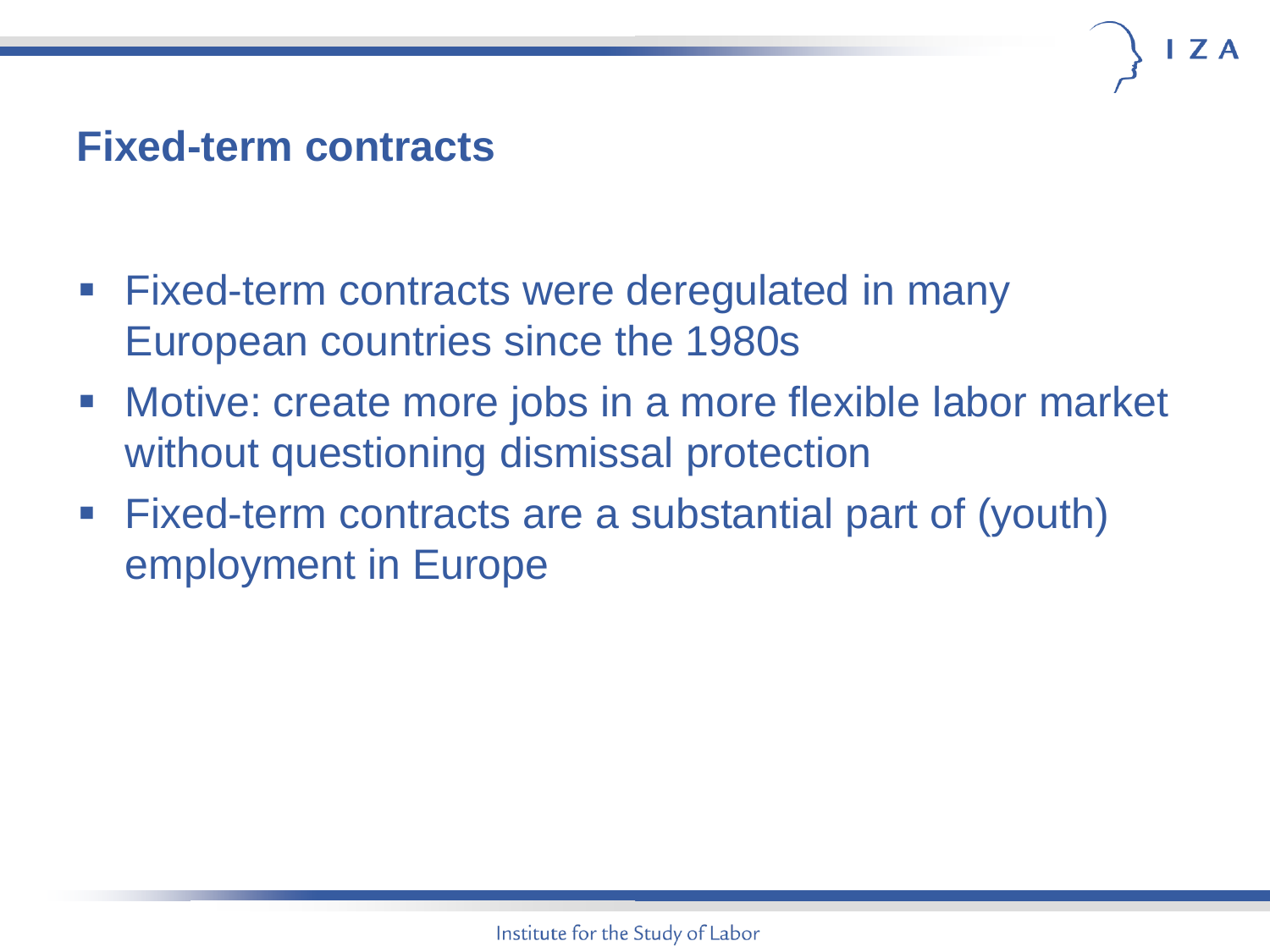#### **EPL for fixed-term contracts (OECD Indicator)**



 $\mathsf{I}$  Z A

Institute for the Study of Labor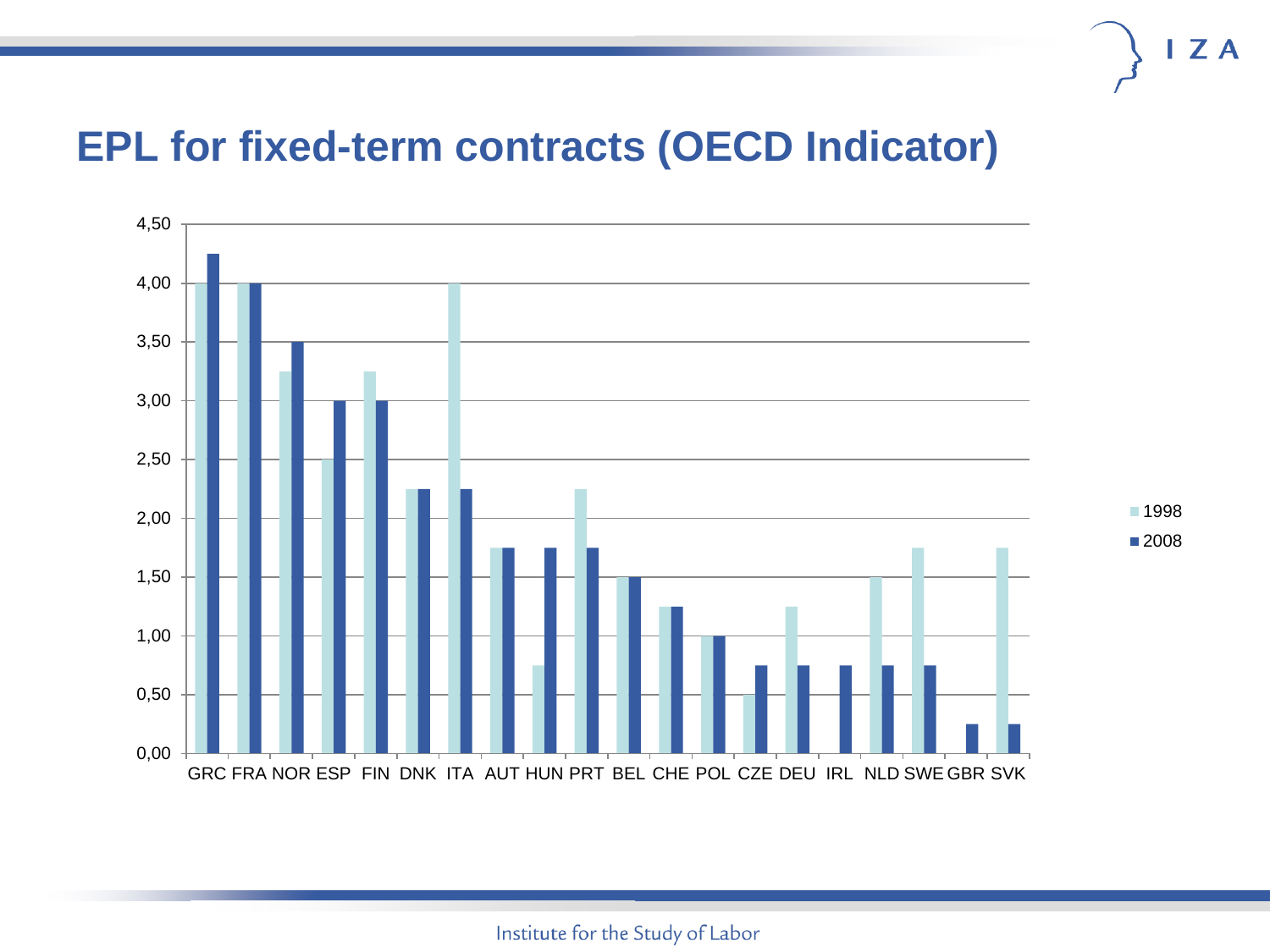# **Fixed-term contracts in total employment, 1998 and 2012, in EU Member States**



 $I Z A$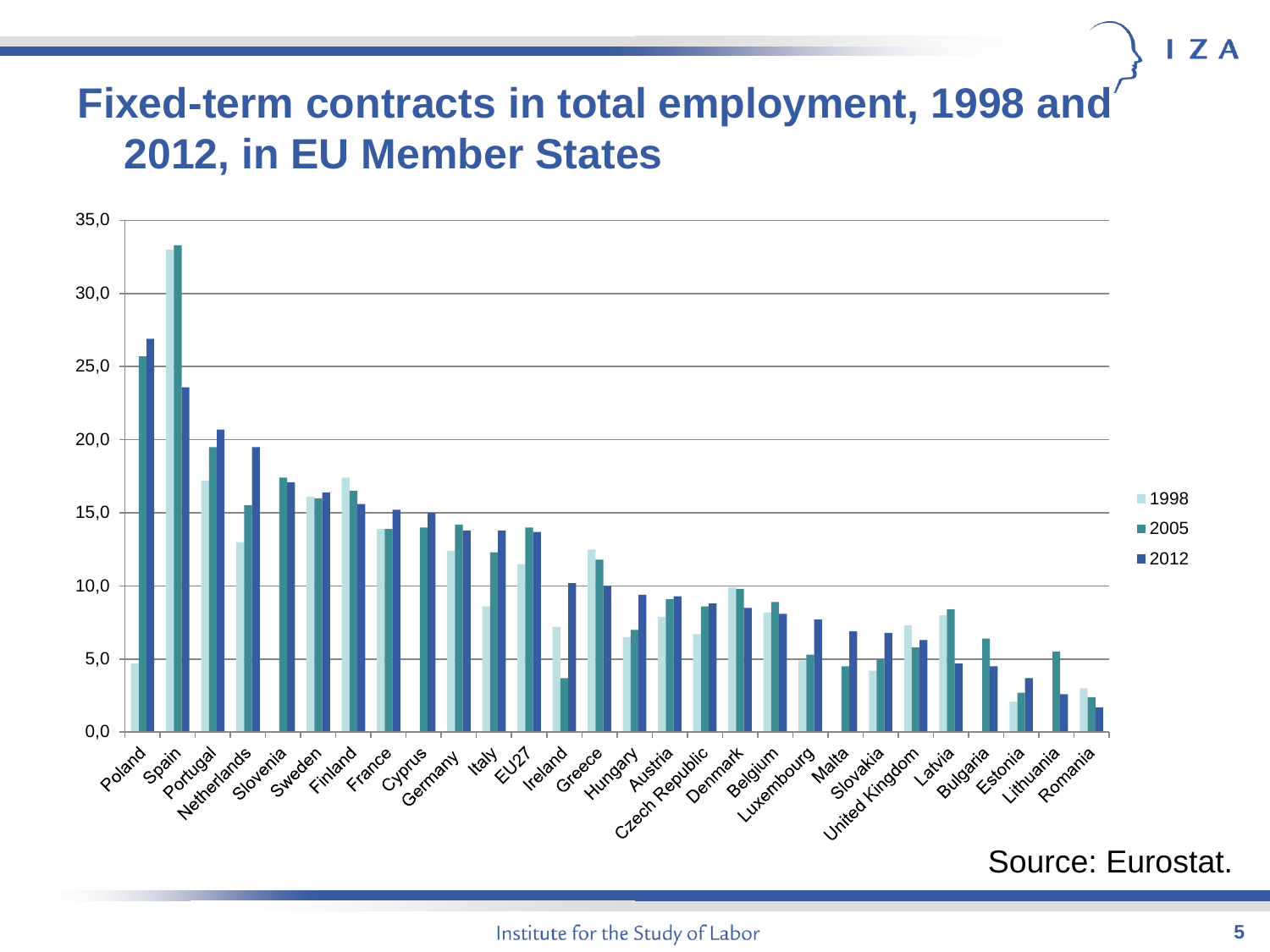# **Fixed-term contract share in total employment of young people (15-24), 2011/12**

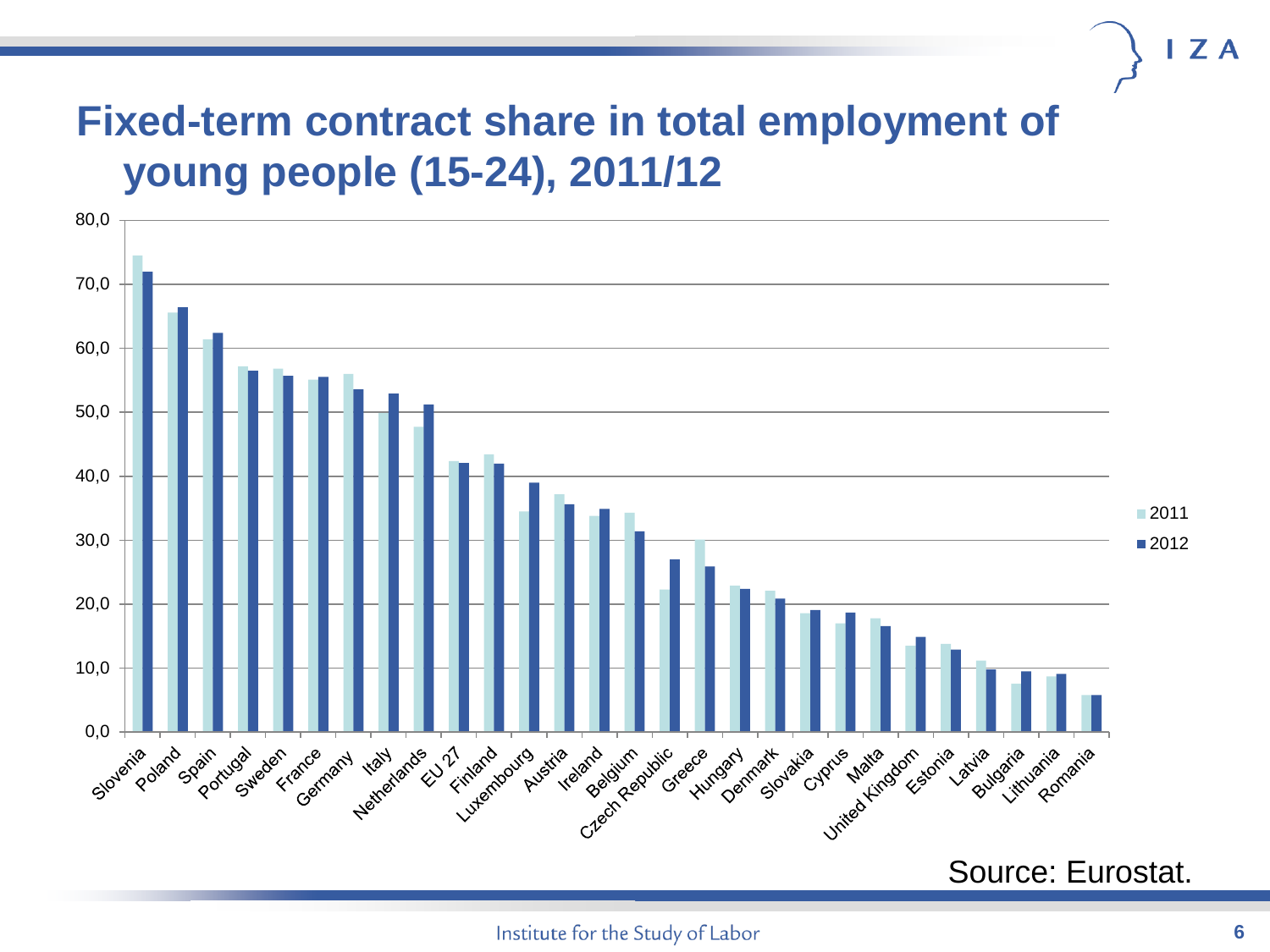# **FTC as (potential) stepping stones**

- **FTC can create additional employment and reduce** overall unemployment
- **FTC can shorten individual unemployment spells**
- FTC can be used as an extended probationary period
- **FTC as screening device for employees whose** productivity potential is not known
- **FTC can act as stepping stones towards permanent** positions (under certain conditions, and for some)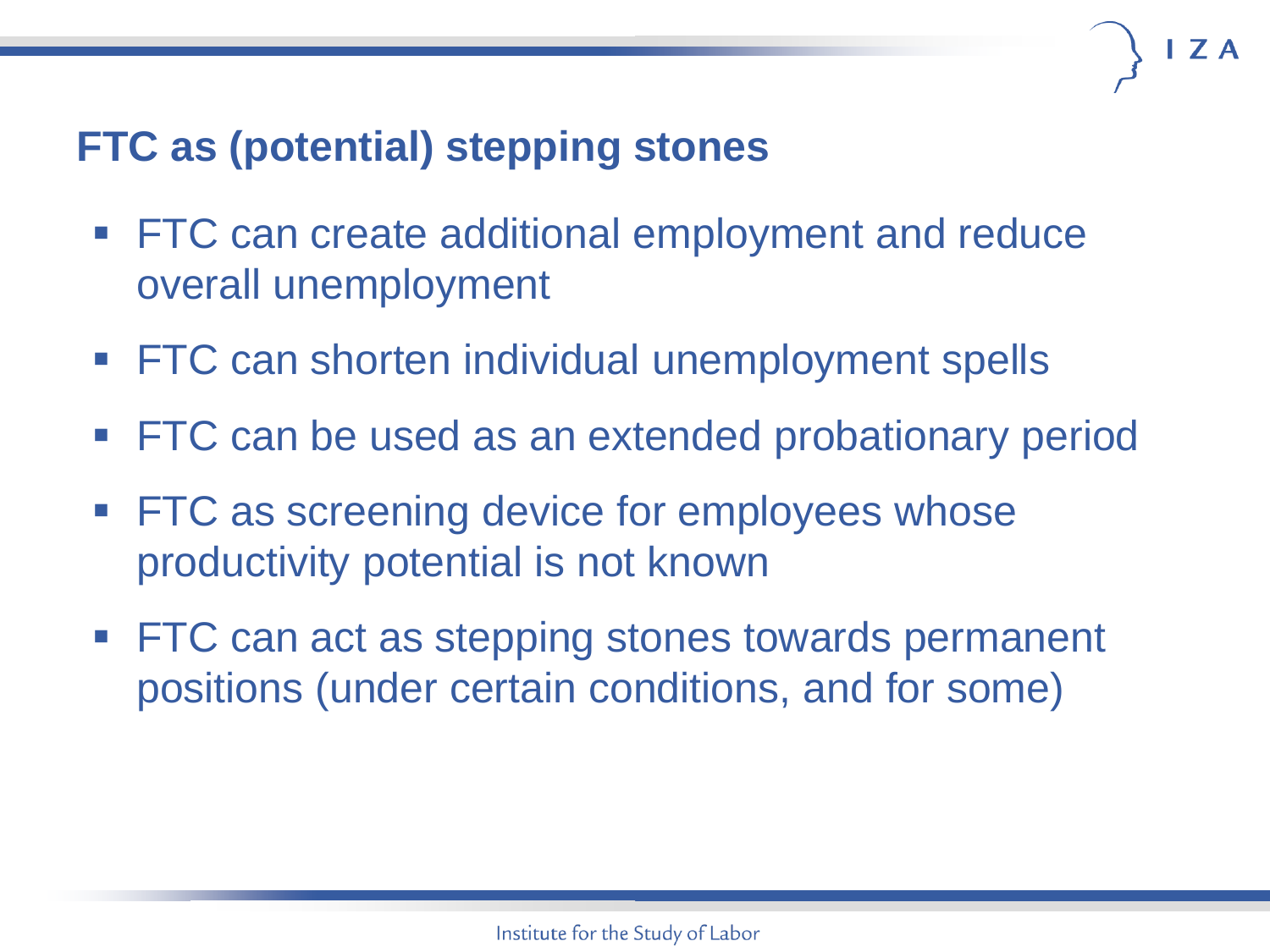# **FTC as (potential) dead-end jobs**

- **FTC can reduce willingness of employers to hire on a permanent** basis
- **FTC** may lead to repeated temporary (un)employment spells
- FTC tend to deepen labor market segmentation to the detriment of young people and create excess turnover
- **FTC** may have repercussions on business model and set incentives to establish low productivity (entry) jobs
- **FTC tend to be associated with less pay, low training**
- **FTC** do not offer a realistic chance of promotion also when subsidized FTC are used to combat youth unemployment
- **Workers on FTC tend to suffer more during recessions**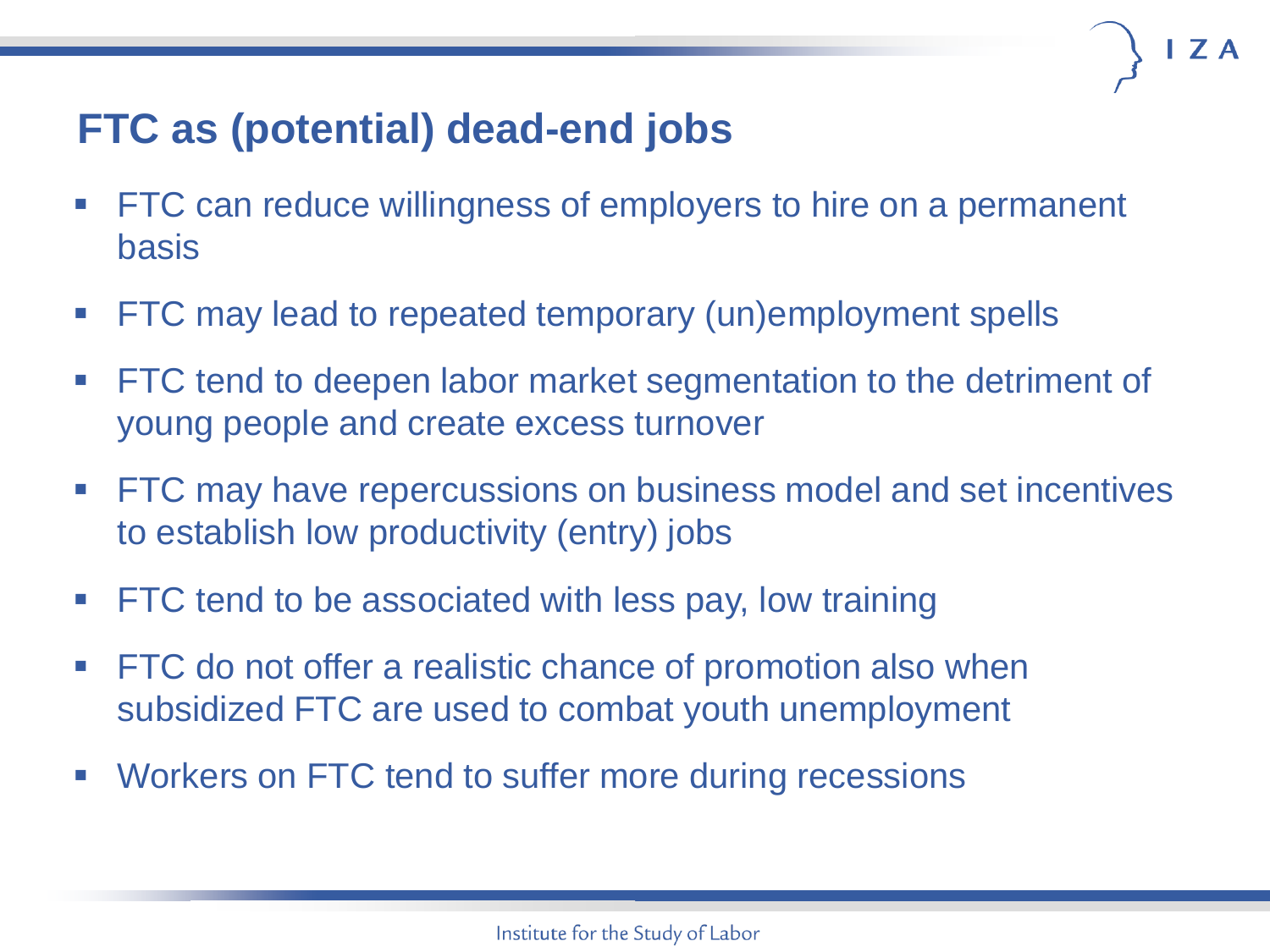# **FTC in the crisis (2007 = 100)**



Source: Eurostat.

**ZA**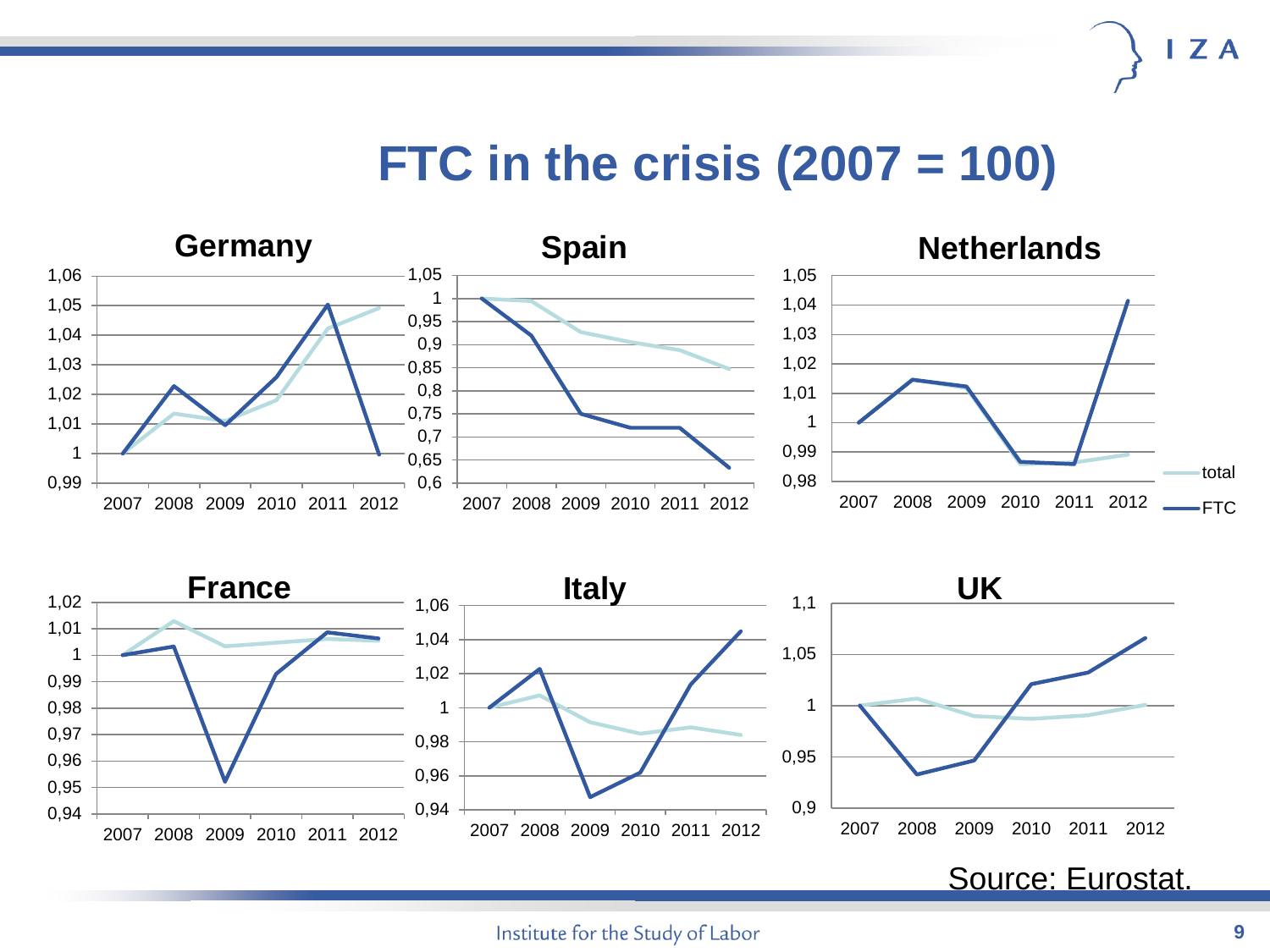# **FTC and the institutional environment**

 Countries where FTC is associated with vocational training (DE) and where EPL is more flexible (DK, UK) do better than others (FR, ES, IT) – but individual characteristics also matter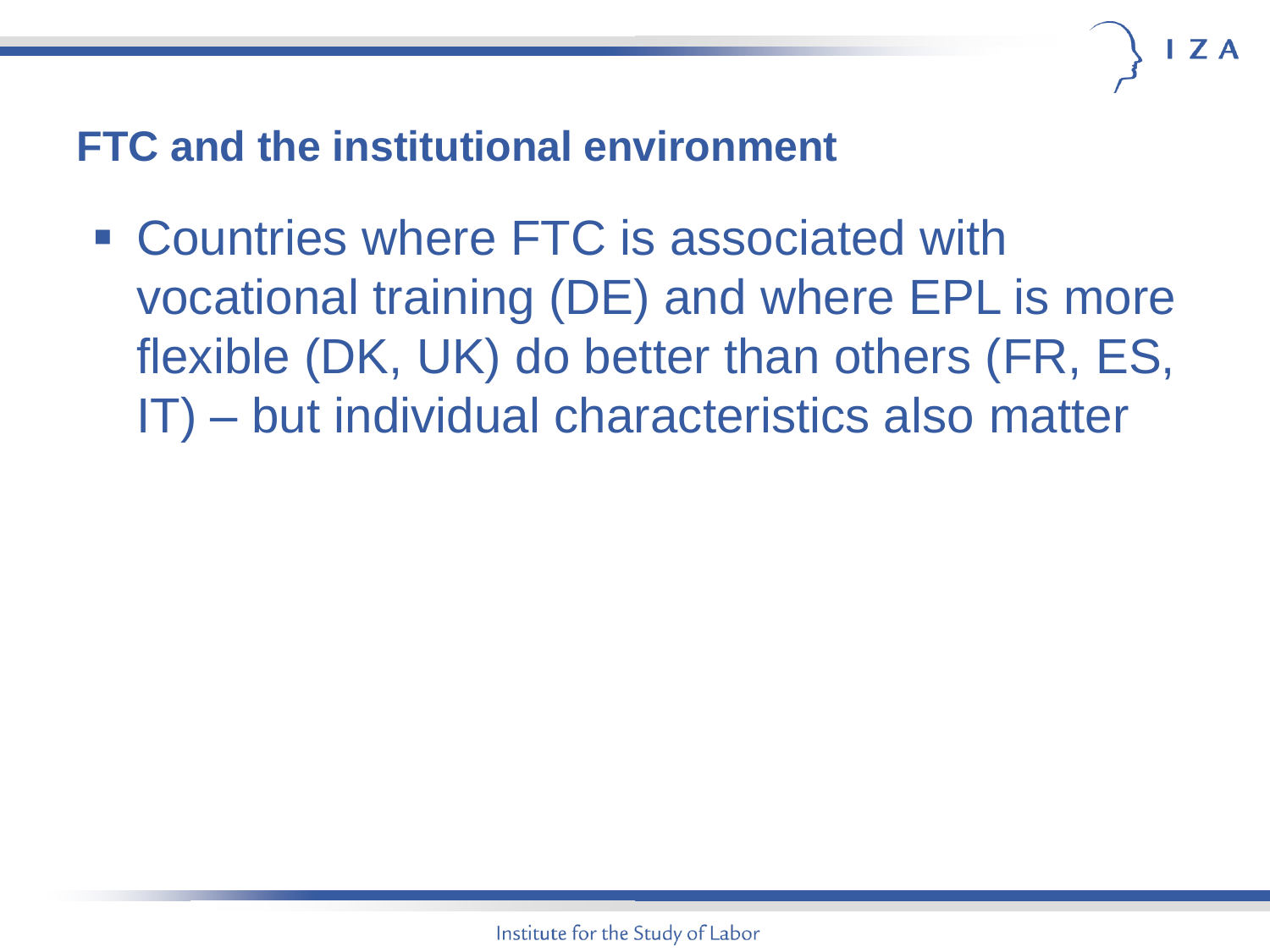## **Transition rates (from temporary to permanent job)**

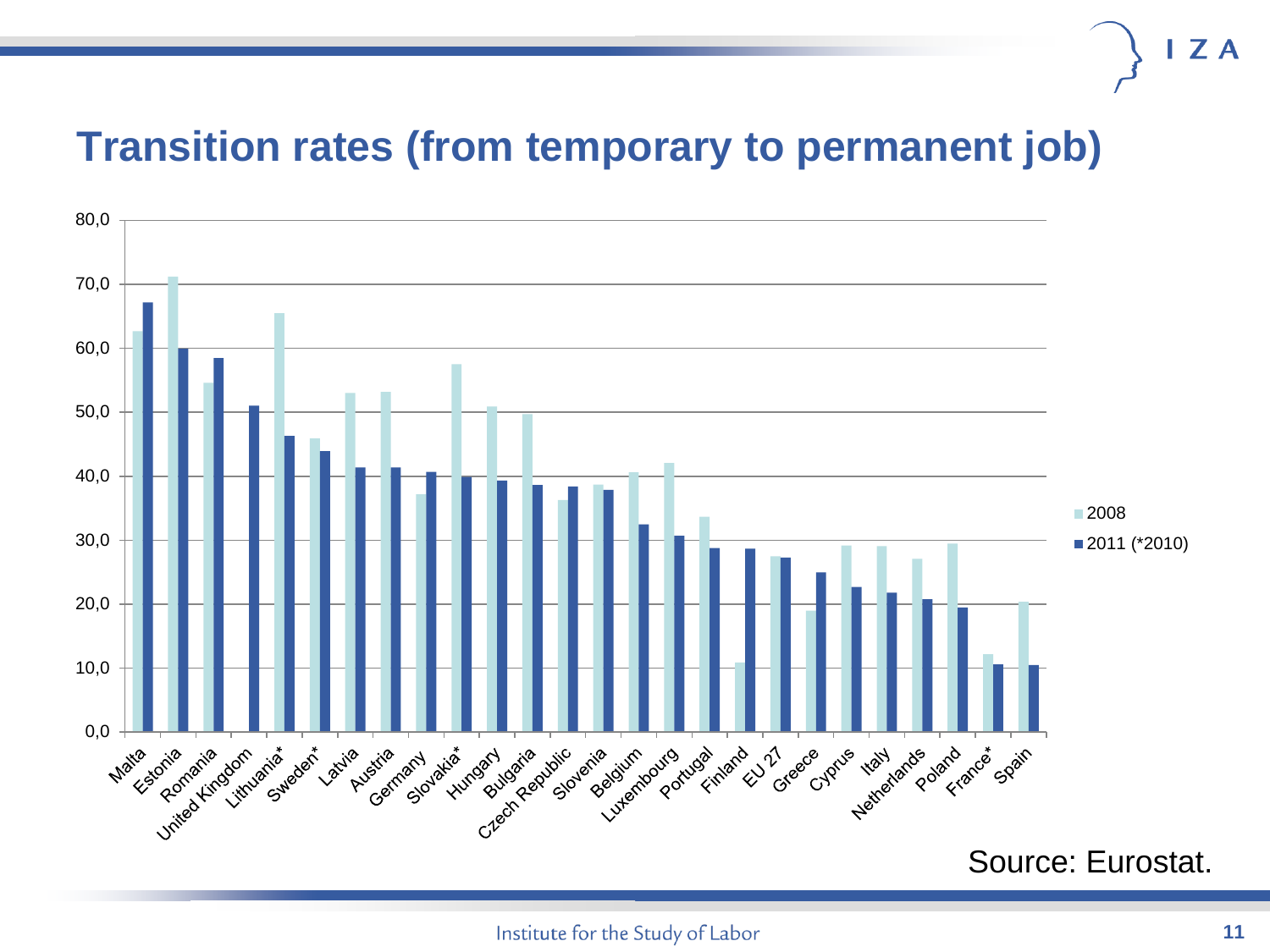#### **Share of fixed-term contracts for training purposes, 2011**

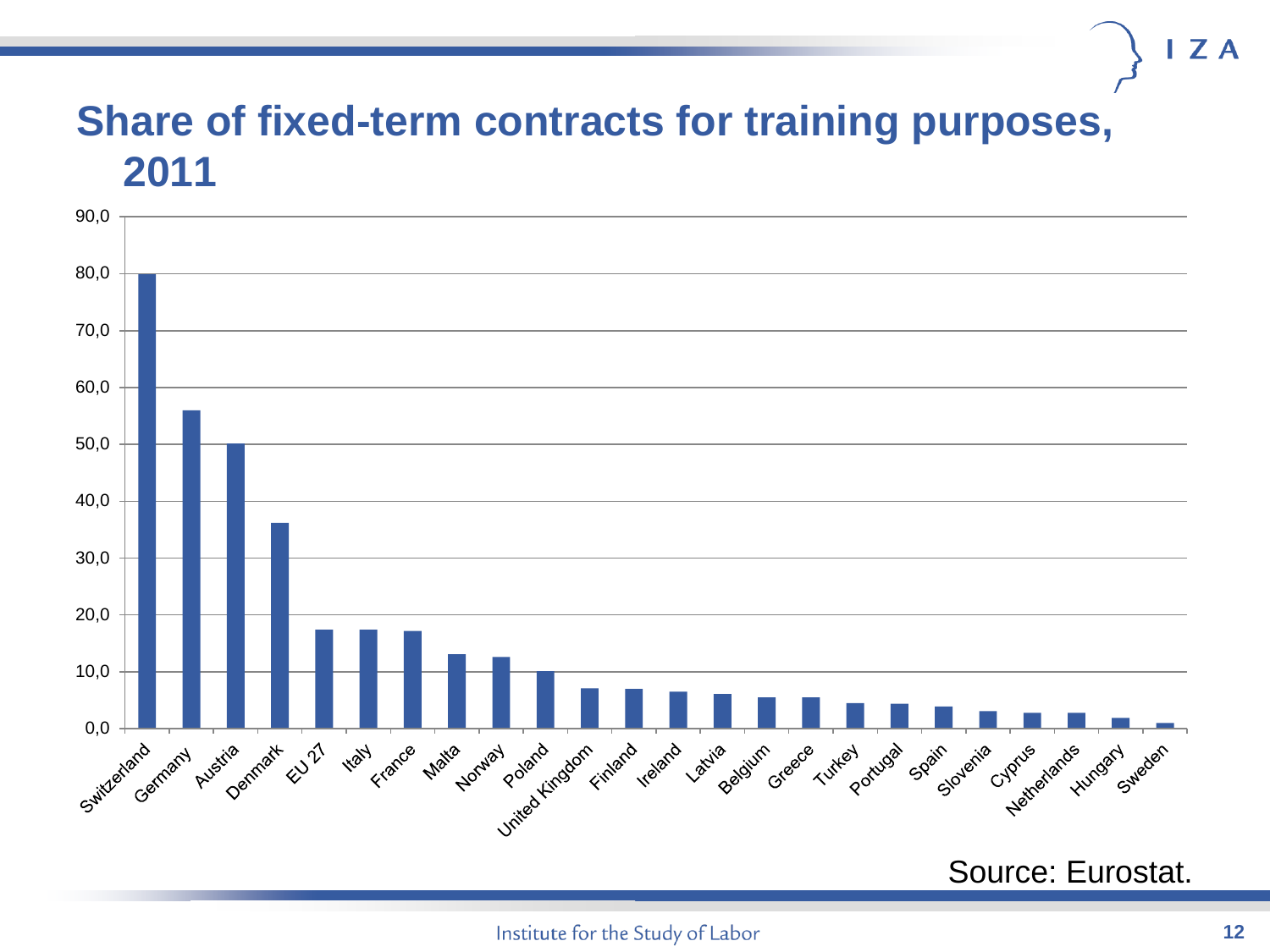## **Assessment**

- In general, FTC are ambiguous
- But the effective role of FTC depends on the larger institutional environment (dismissal protection, other flexible forms of employment, vocational training, wage setting, ALMPs etc.)
- **FTC may lower the first barrier of labour market** participation
- But FTC may deepen labour market dualisation second barrier may be worse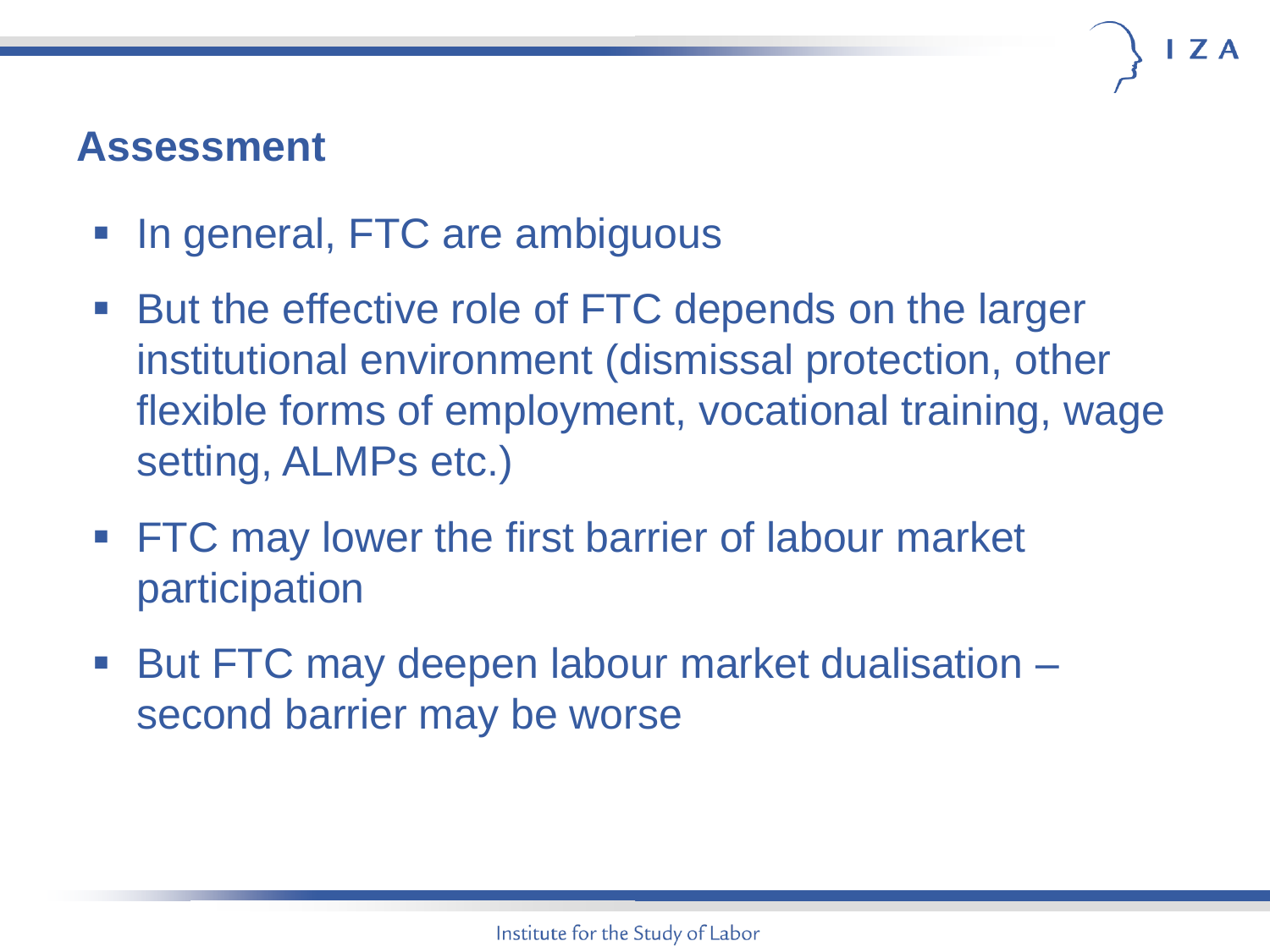# **Policy perspectives**

- Currently some approach at reducing strict EPL for permanent contracts (narrowing the regulatory gap between open-ended and permanent contracts) + subsidies for hirings/training in FTC or conversion FTC – open-ended contract (FR, ES, IT)
- **Flexicurity approach at the European level**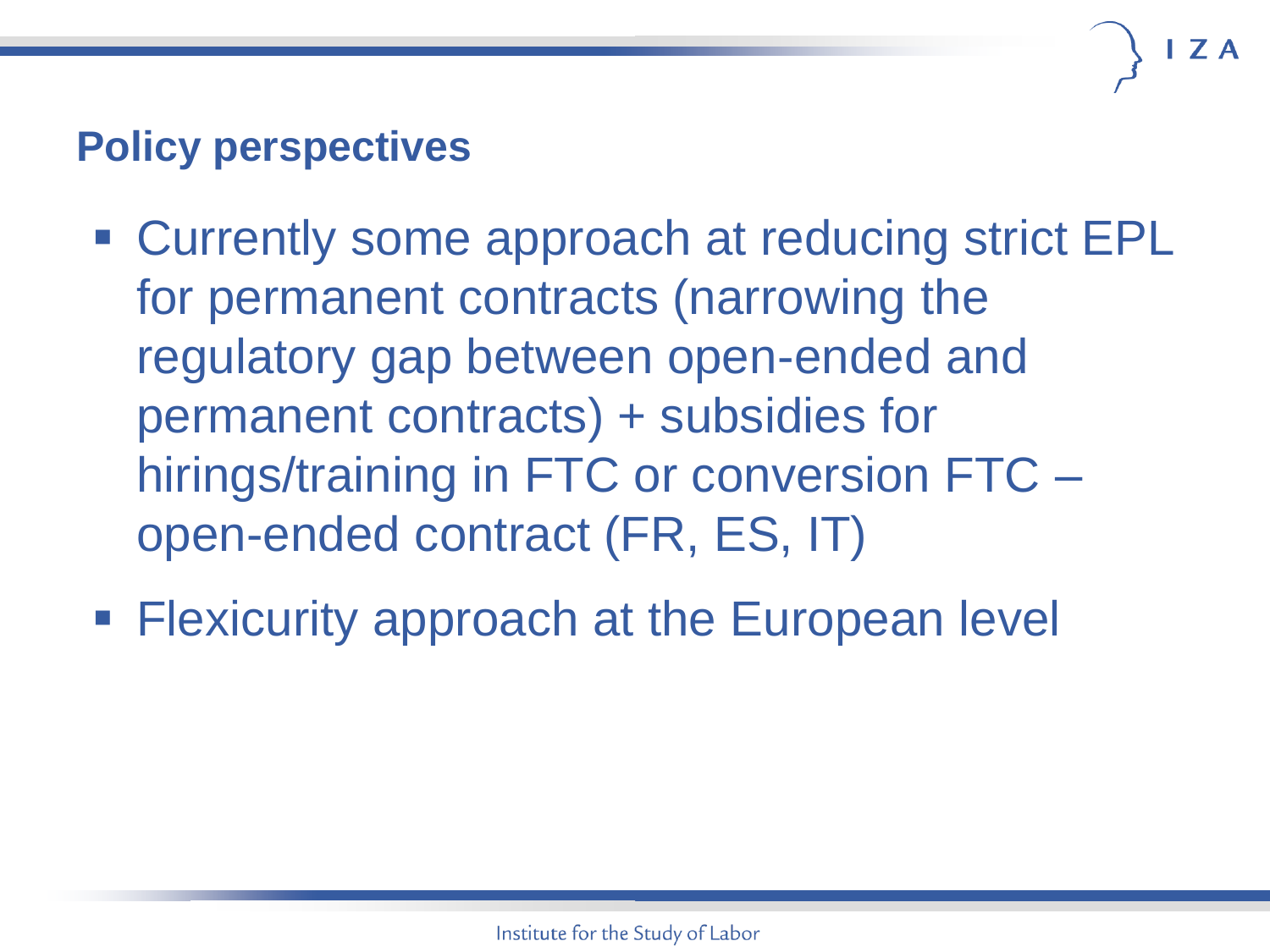# **Policy perspectives**

- Either flexibilize EPL for permanent contracts or (and) promote training during FTC
- **Single open-ended contract with severance pay** entitlement increasing with tenure, but simplified dismissal procedures
- **Stronger training requirements when allowing** for FTC
- Subsidized employment, if considered, e.g. in the context of EU Youth Guarantee, should be associated with training